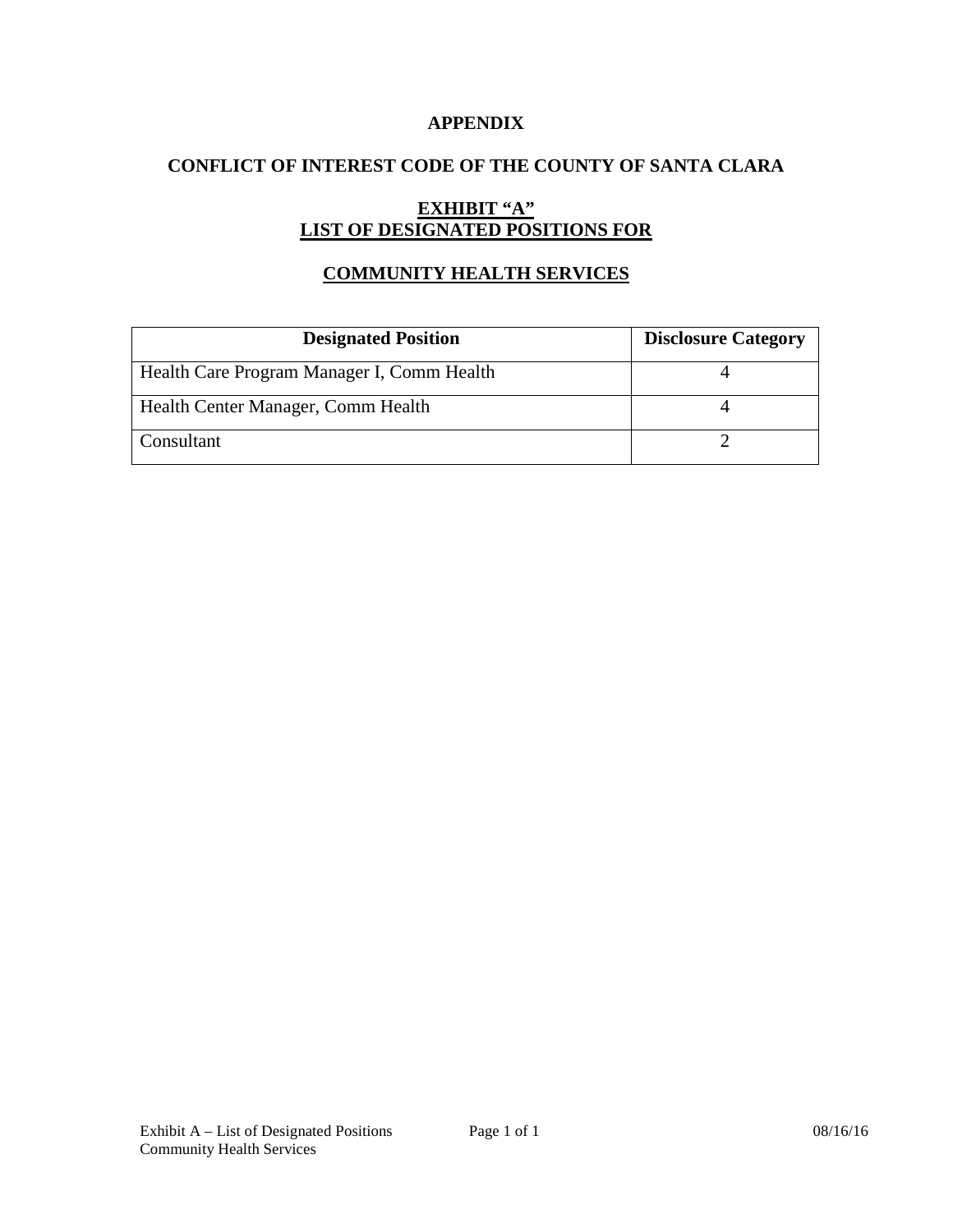#### **APPENDIX**

## **CONFLICT OF INTEREST CODE OF THE COUNTY OF SANTA CLARA**

## **EXHIBIT "B" DISCLOSURE CATEGORIES FOR**

## **COMMUNITY HEALTH SERVICES**

Pursuant to the County of Santa Clara's Conflict of Interest Code, Disclosure Categories 1 and 2 shall read as follows for all Code Agencies.

**Disclosure Category 1**: Persons in this category shall disclose:

(1) all investments in, business positions in, and income (including gifts, loans and travel payments) from:

(a) all sources that provide, plan to provide, or have provided in the last two years, facilities, goods, software, hardware, or related technology, equipment, vehicles, machinery or services, including training or consulting services, to the County;

(b) all sources that are subject to the regulatory, monitoring, investigatory, enforcement, valuation, certification, permit or licensing authority of, or have an application for a license, permit or certificate pending before, the County;

(c) all sources that receive, are planning to apply to receive, or have received in the last two years, grants or other monies from or through the County; and sources that receive referrals to provide assessments and/or treatments that are required or recommended by the County; and

(2) all interests in real property in the County of Santa Clara located entirely or partly within the County, or within two miles of County boundaries, or of any land owned or used by the County.

**Disclosure Category 2**: Each Consultant shall disclose: (1) all investments in, business positions in, and income (including gifts, loans and travel payments) from: (a) all sources that provide, plan to provide, or have provided in the last two years, facilities, goods, software, hardware, or related technology, equipment, vehicles, machinery or services, including training or consulting services, to the County; (b) all sources that are subject to the regulatory, monitoring, investigatory, enforcement, valuation, certification, permit or licensing authority of, or have an application for a license, permit or certificate pending before, the County; (c) all sources that receive, are planning to apply to receive, or have received in the last two years, grants or other monies from or through the County; and sources that receive referrals to provide assessments and/or treatments that are required or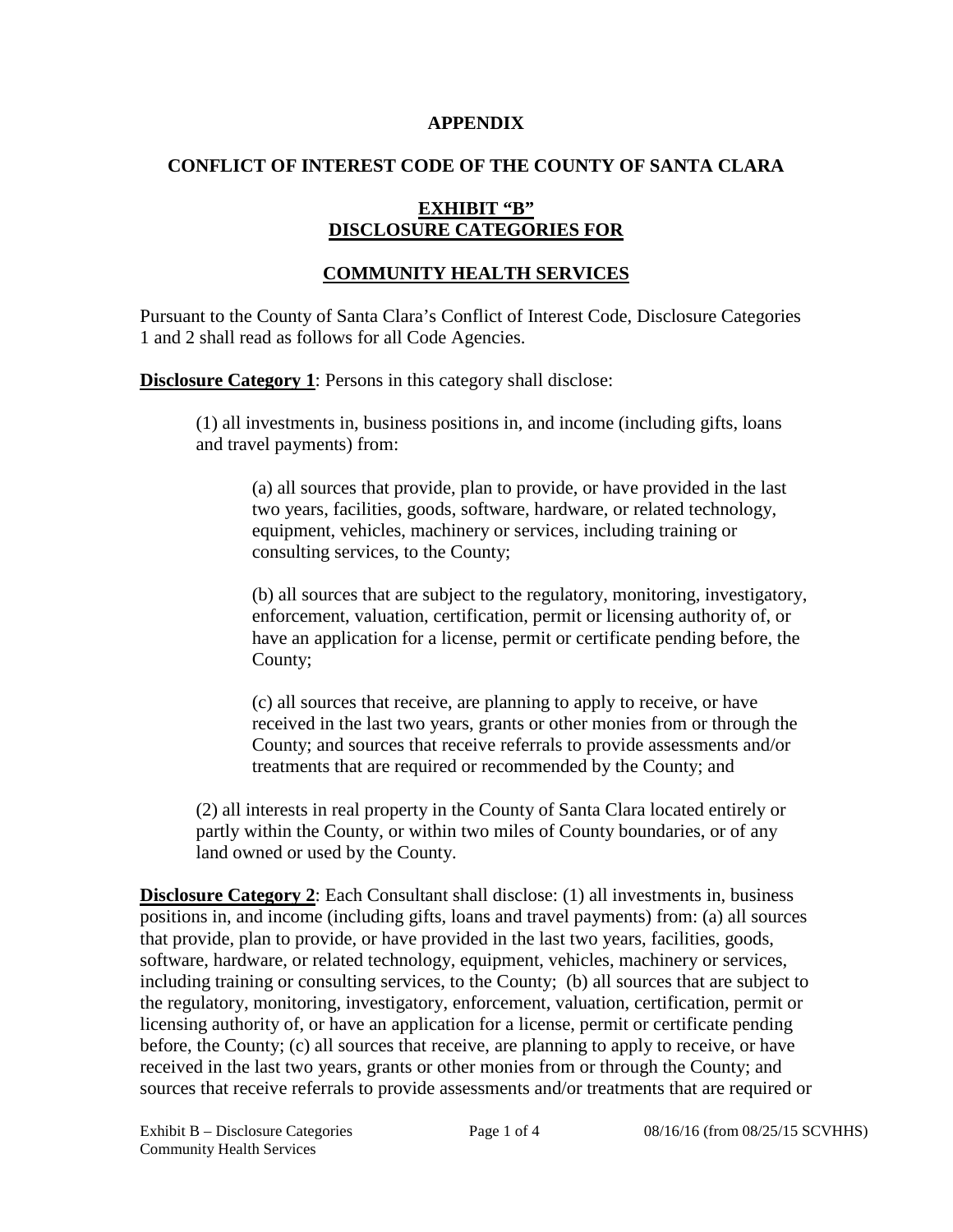recommended by the County; and (2) all interests in real property in the County of Santa Clara located entirely or partly within the County, or within two miles of County boundaries, or of any land owned or used by the County, subject to the following limitation: the Code Agency for which a consultant works may determine in writing, following approval by County Counsel as to form and legality, that the particular consultant is hired to perform a range of duties that is limited in scope and, thus, is not required to comply with the full disclosure requirements described above, but instead must comply with more tailored disclosure requirements specific to that consultant. Such a determination shall include a description of the consultant's duties and, based upon that description, a statement of the extent of disclosure requirements.

In addition to the above two categories, Community Health Services shall have the following categories:

**Disclosure Category 3:** Persons in this category shall disclose:

(1) all investments in, business positions in, and income (including gifts, loans and travel payments) from:

(a) all sources that are of the type to provide goods, services, facilities, treatment, medications or equipment relating to the treatment, planning, prevention or education of persons suffering from any mental illness or from alcohol or drug use or abuse;

(b) all sources that provide, plan to provide, or have provided in the last two years, facilities, goods, treatment, medications, software, hardware, or related technology, equipment, vehicles, machinery, or services, including training or consulting services, to the Mental Health Department or the Department of Alcohol and Drug Services;

(c) all sources that receive, are planning to apply to receive, or have received in the last two years, grants or other monies (i) from or through the Mental Health Department or the Department of Alcohol and Drug Services, or (ii) from or through the County of the type managed or administered by the Mental Health Department or the Department of Alcohol and Drug Services; and sources that receive referrals to provide assessments and/or treatments that are required or recommended by the Mental Health Department or the Department of Alcohol and Drug Services; and

(2) all interests in real property in the County of Santa Clara located entirely or partly within the County, or within two miles of County boundaries, or of any land owned or used by the County.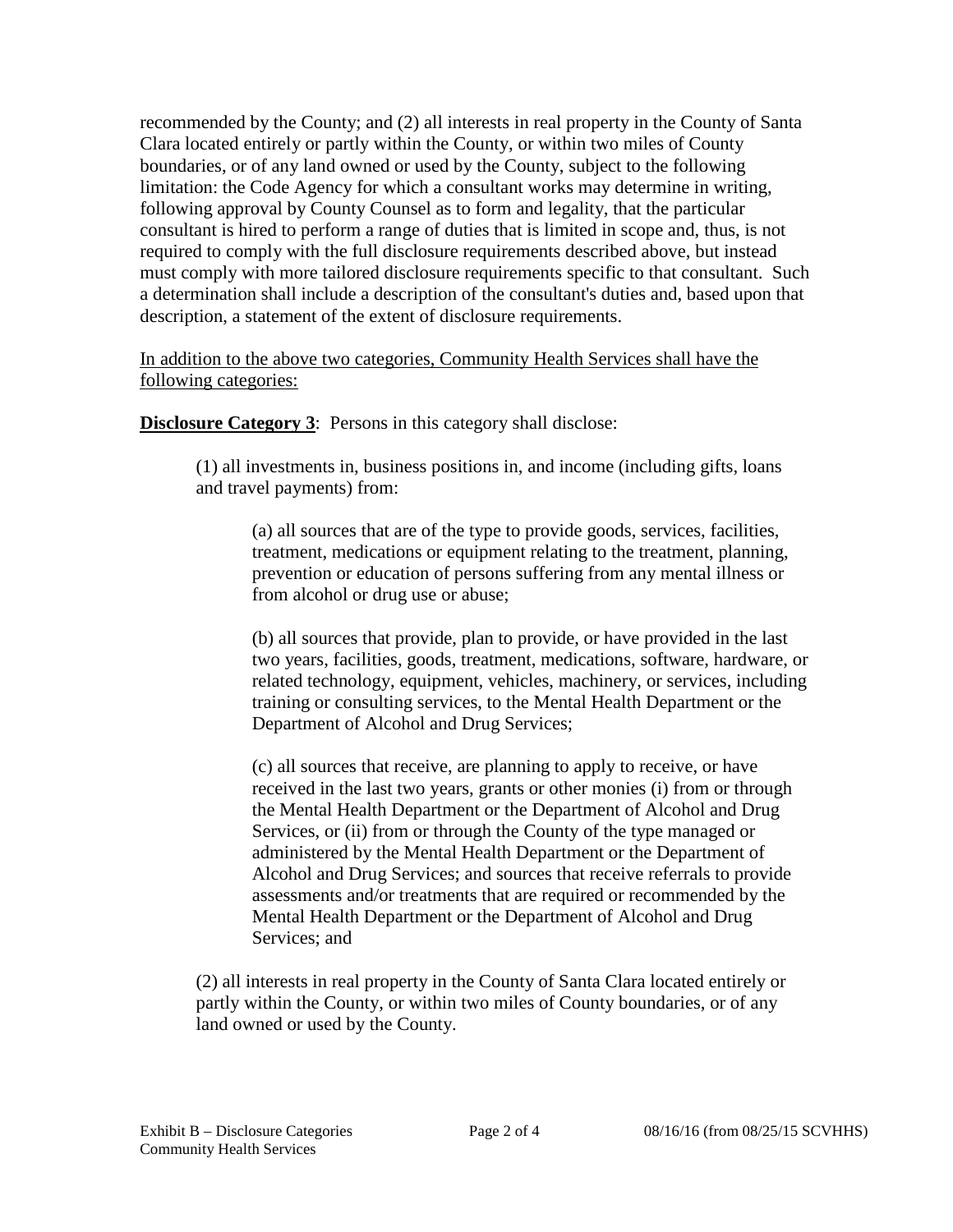**Disclosure Category 4**: Persons in this category shall disclose all investments in, business positions in, and income (including gifts, loans and travel payments) from:

(1) all sources that are health or mental health care providers, facilities, laboratories, clinics or nursing homes, or which provide goods, services, medication, or equipment to, or for the use by, health and mental health care providers;

(2) all sources that provide, plan to provide, or have provided in the last two years, facilities, goods, treatment, medications, software, hardware, or related technology, equipment, vehicles, machinery, or services, including training or consulting services, to the Santa Clara Valley Health and Hospital System; and

(3) all sources that receive, are planning to apply to receive, or have received in the last two years, grants or other monies (a) from or through the Santa Clara Valley Health and Hospital System, or (b) from or through the County of the type managed or administered by the Santa Clara Valley Health and Hospital System; and sources that receive referrals to provide assessments and/or treatments that are required or recommended by the Santa Clara Valley Health and Hospital System.

**Disclosure Category 5**: Persons in this category shall disclose all investments in, business positions in, and income (including gifts, loans and travel payments) from all sources that provide facilities, goods, software, hardware, or related technology, equipment, machinery, or services, including training or consulting services, related to information systems, computers, networks, applications, technological infrastructures or architectures, or telecommunications of the type utilized by the Santa Clara Valley Health and Hospital System.

**Disclosure Category 6:** Persons in this category shall disclose:

(1) all investments in, business positions in, and income (including gifts, loans and travel payments) from:

(a) all sources that provide, plan to provide, or have provided in the last two years, facilities, goods, treatment, medications, software, hardware, or related technology, equipment, vehicles, machinery, or services, including training or consulting services, to the Santa Clara Valley Health and Hospital System;

(b) all sources that provide land or facility development, construction, management, expansion, or renovation, including but not limited to supplying construction equipment or materials, architecture, design, engineering, land use planning, maintenance, rehabilitation, acquisition, disposal, lease, sale, management or financing of real property, of the type utilized by the Santa Clara Valley Health and Hospital System;